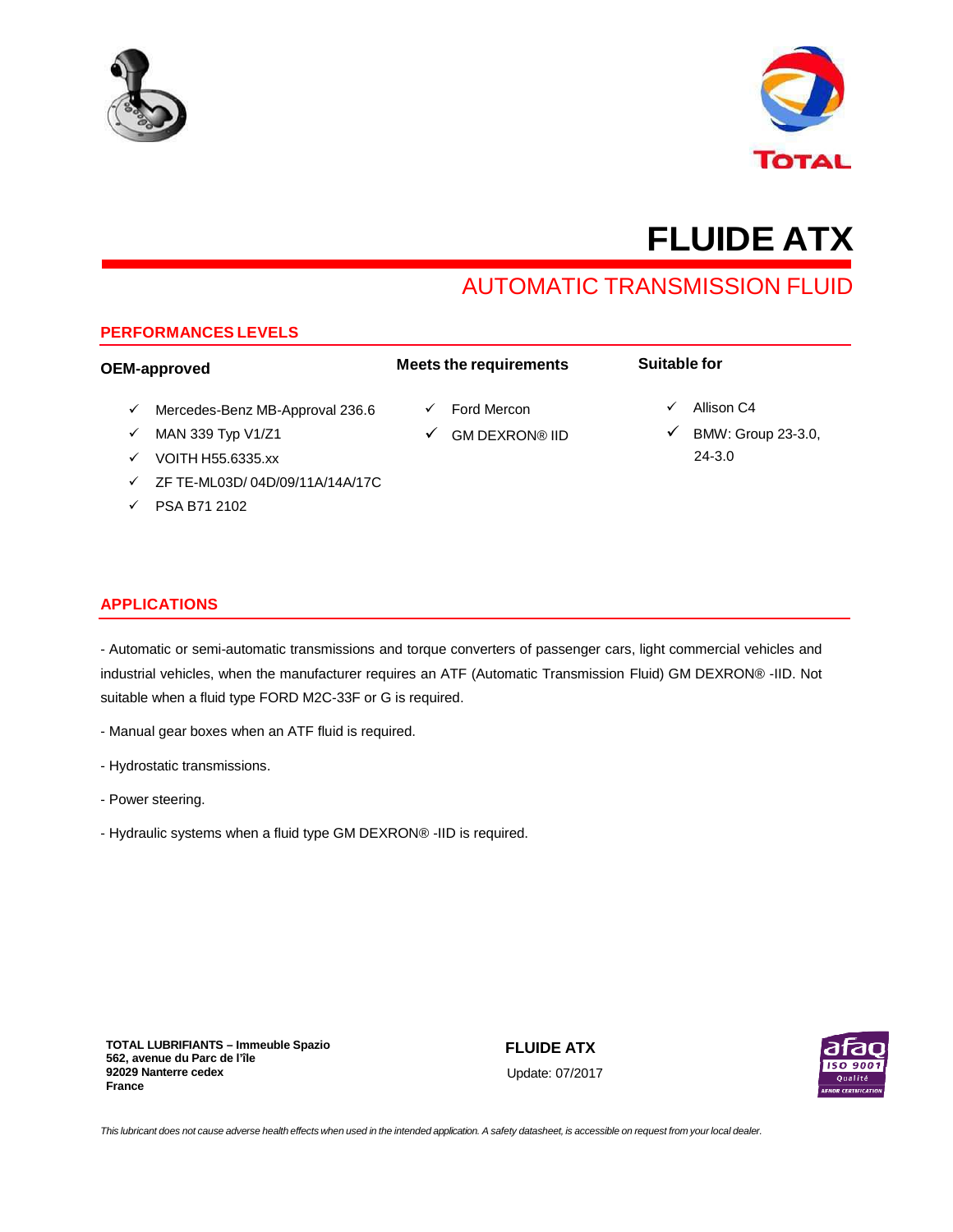# **CUSTOMER BENEFITS**

- Very high viscosity index linked with an **excellent viscosity stability** in operation.
- **Very low pour point**.
- **Very good thermal stability**.
- **Excellent resistance to oxidation**.
- **Friction properties** specific to the requirements of GENERAL MOTORS Hydramatic.
- **Viscosity adapted** to MERCEDES requirements MB-Approval 236.6.

# **PHYSICAL AND CHEMICAL CHARACTERISTICS**

| <b>FLUIDE ATX</b>             | Unit                     | Method            | Value |
|-------------------------------|--------------------------|-------------------|-------|
| Colour                        | -                        | <b>ASTM D1500</b> | Red   |
| Density at 15°C               | kg/m <sup>3</sup>        | <b>ASTM D4052</b> | 866,6 |
| Kinematic Viscosity at 40 °C  | mm2/s                    | ASTM D445         | 40,5  |
| Kinematic Viscosity at 100°C  | mm <sup>2</sup> /s       | ASTM D445         | 8,08  |
| Brookfield Viscosity at -40°C | сP                       | ASTM D2983        | 24500 |
| Viscosity Index               | $\overline{\phantom{0}}$ | <b>ASTM D2270</b> | 183   |
| Pour Point                    | °C                       | ASTM D97          | $-51$ |
| <b>Flash Point</b>            | °C                       | ASTM D92          | 210   |

\*The features mentioned above are average values obtained with some variability in production and do not constitute a specification.

**TOTAL LUBRIFIANTS – Immeuble Spazio 562, avenue du Parc de l'île 92029 Nanterre cedex France**

.

**FLUIDE ATX** Update: 07/2017



This lubricant does not cause adverse health effects when used in the intended application. A safety datasheet, is accessible on request from your local dealer.